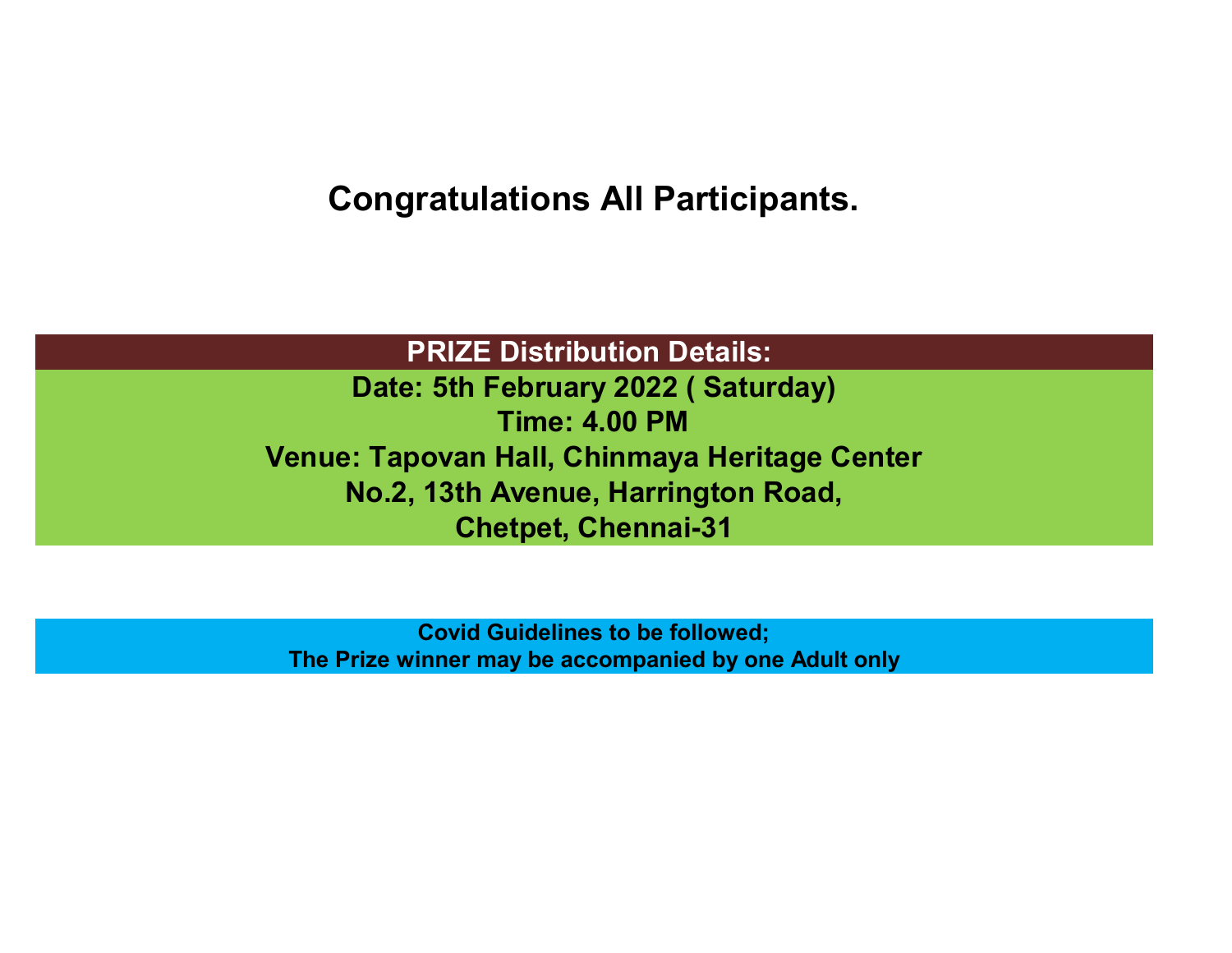| <b>CHINMAYA GEETA CHANTING COMPETITION 2021 - FINALS</b> |                                   |            |                                                             |                     |  |
|----------------------------------------------------------|-----------------------------------|------------|-------------------------------------------------------------|---------------------|--|
| <b>CATEGORY A1 - WINNERS</b>                             |                                   |            |                                                             |                     |  |
| <b>REG ID</b>                                            | NAME OF THE PARTICIPANT CLASS     |            | <b>SCHOOL</b>                                               | <b>WINNER RANK</b>  |  |
| <b>FA1L1530</b>                                          | <b>S</b> Srinithi                 | <b>LKG</b> | Skns Pmc Vivekananda Vidyalaya Junior College               | <b>1ST PRIZE</b>    |  |
| <b>FA1L2028</b>                                          | V. SHRADDHA KAMAKSHI              | <b>LKG</b> | <b>Direct Entry</b>                                         | <b>1ST PRIZE</b>    |  |
| <b>FA1U1657</b>                                          | P Vasupradha                      | <b>UKG</b> | Smt. Ramkuwar Devi Fomra Vivekananda Vidyalaya              | <b>1ST PRIZE</b>    |  |
| <b>FA1U2033</b>                                          | <b>G.SRINIKA</b>                  | <b>UKG</b> | <b>Direct Entry</b>                                         | <b>1ST PRIZE</b>    |  |
| <b>FA1L1748</b>                                          | <b>HIRANMAYI BUSA REDDY</b>       | <b>LKG</b> | Chinmaya Vidyalaya, Annanagar                               | <b>2ND PRIZE</b>    |  |
| <b>FA1L1749</b>                                          | <b>MAGHIZHAN K K</b>              | <b>LKG</b> | Chinmaya Vidyalaya, Annanagar                               | <b>2ND PRIZE</b>    |  |
|                                                          | <b>FA1U1589 SIVASUBRAMANYAM.S</b> | <b>UKG</b> | Sri R.M.Jain Vidhyashram Senior Secondary School            | <b>2ND PRIZE</b>    |  |
|                                                          | <b>FA1U1819 HARSHITHA.T.S</b>     | <b>UKG</b> | Chinmaya Vidyalaya, Taylors Road                            | 2ND PRIZE           |  |
| <b>FA1L1512</b>                                          | <b>Ved Abhinanden</b>             | <b>LKG</b> | Devi Academy Senior Secondary School                        | <b>3RD PRIZE</b>    |  |
| <b>FA1L1648</b>                                          | <b>Rishabh A</b>                  | <b>LKG</b> | D A V Public School                                         | <b>3RD PRIZE</b>    |  |
| <b>FA1L1809</b>                                          | <b>NIKITH N</b>                   | <b>LKG</b> | Chinmaya Vidyalaya, Taylors Road                            | <b>3RD PRIZE</b>    |  |
| <b>FA1L1812</b>                                          | <b>SRIRAM S</b>                   | <b>LKG</b> | Chinmaya Vidyalaya, Taylors Road                            | <b>3RD PRIZE</b>    |  |
|                                                          | FA1U1706 Ananya chittarasan       | <b>UKG</b> | Dav Girls & Primary School                                  | <b>3RD PRIZE</b>    |  |
| <b>FA1U1818</b>                                          | <b>AADVIK RAMGOPAL</b>            | <b>UKG</b> | Chinmaya Vidyalaya, Taylors Road                            | <b>3RD PRIZE</b>    |  |
|                                                          | FA1U1884 AAKESH.R                 | <b>UKG</b> | Chinmaya Vidyalaya, Virugambakkam                           | <b>3RD PRIZE</b>    |  |
| FA1L1723                                                 | S.Shreyas Subramanian             | <b>LKG</b> | Vidya Mandir Sr Sec School                                  | <b>MOTIVATIONAL</b> |  |
| FA1L1750                                                 | <b>DIYA PRASAD</b>                | <b>LKG</b> | Chinmaya Vidyalaya, Annanagar                               | <b>MOTIVATIONAL</b> |  |
| FA1L1814                                                 | <b>VAISHNAVI G</b>                | <b>LKG</b> | Chinmaya Vidyalaya, Taylors Road                            | <b>MOTIVATIONAL</b> |  |
| <b>FA1L1873</b>                                          | ADITHI.S.BHAT                     | <b>LKG</b> | Chinmaya Vidyalaya, Virugambakkam                           | <b>MOTIVATIONAL</b> |  |
| <b>FA1L1879</b>                                          | SHARRVANTHSAI.K.L                 | <b>LKG</b> | Chinmaya Vidyalaya, Virugambakkam                           | <b>MOTIVATIONAL</b> |  |
| FA1U1656   MPranita                                      |                                   | <b>UKG</b> | Smt. Ramkuwar Devi Fomra Vivekananda Vidyalaya MOTIVATIONAL |                     |  |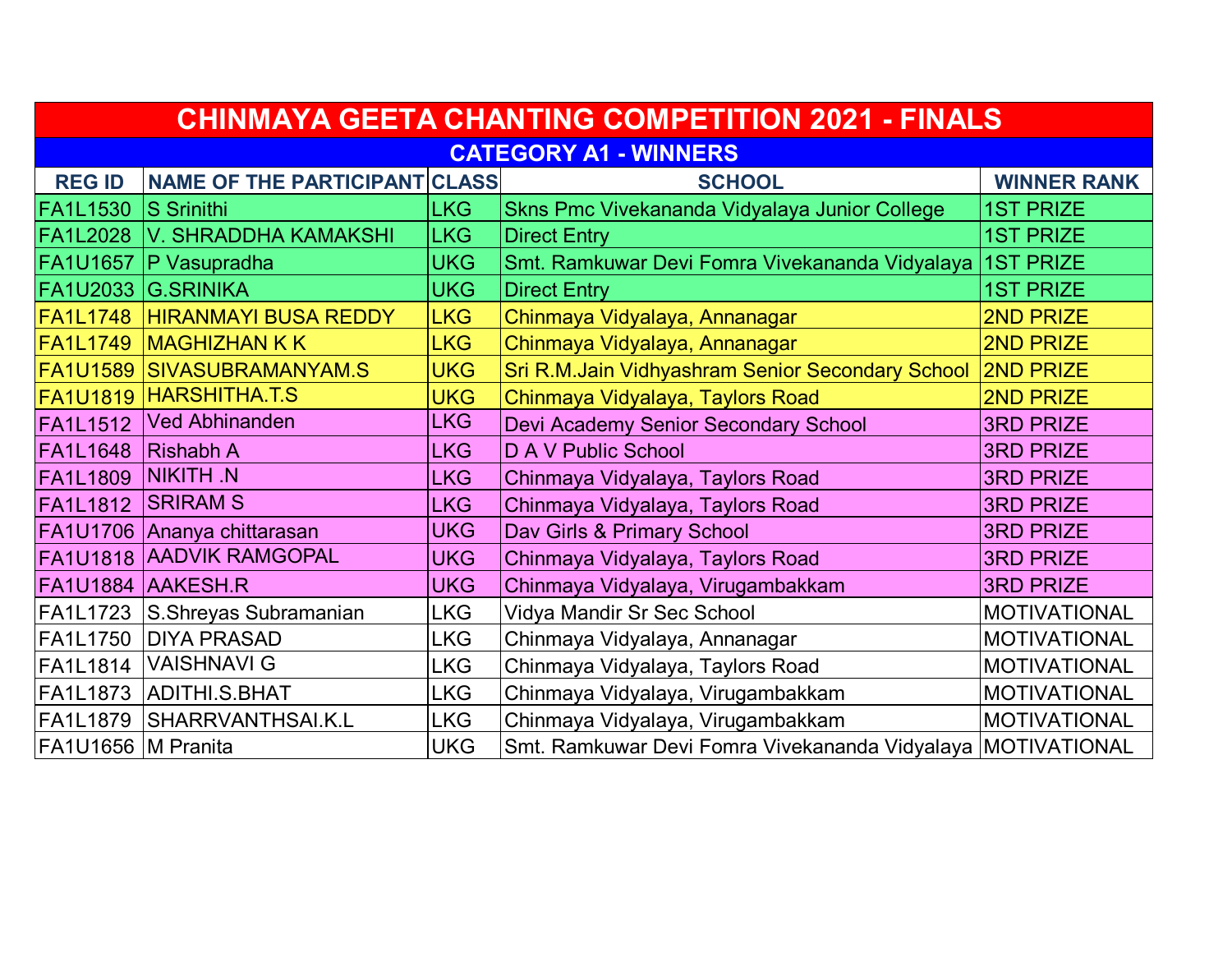| FA1U1751 | <b>SUVIDHS</b>                     | <b>UKG</b> | Chinmaya Vidyalaya, Annanagar                    | <b>MOTIVATIONAL</b> |
|----------|------------------------------------|------------|--------------------------------------------------|---------------------|
|          | FA1U1752 YATHVIHA MOHAN            | <b>UKG</b> | Chinmaya Vidyalaya, Annanagar                    | <b>MOTIVATIONAL</b> |
|          | FA1U2029 Mokshasri Sai Mekalathuru | <b>UKG</b> | <b>Direct Entry</b>                              | <b>MOTIVATIONAL</b> |
|          |                                    |            | <b>CATEGORY A2 - WINNERS</b>                     |                     |
| FA211513 | Darshi .G                          |            | Devi Academy Senior Secondary School             | <b>1ST PRIZE</b>    |
| FA211887 | <b>ABHINAV SRIVATSA</b>            |            | Chinmaya Vidyalaya, Virugambakkam                | <b>1ST PRIZE</b>    |
| FA221763 | <b>V S AJITHA VIJAYAM</b>          | II         | Chinmaya Vidyalaya, Annanagar                    | <b>1ST PRIZE</b>    |
| FA221994 | <b>ASHRITA SAANVI</b>              |            | <b>PSBB KK Nagar</b>                             | <b>1ST PRIZE</b>    |
| FA211824 | Sreekirti Mehta A                  |            | Chinmaya Vidyalaya, Taylors Road                 | 2ND PRIZE           |
| FA212017 | Mridu Niranjan                     |            | A M Jain School                                  | <b>2ND PRIZE</b>    |
| FA221717 | <b>Ramanujan Asuri</b>             |            | Dav Boys School                                  | 2ND PRIZE           |
| FA222041 | S.Medha                            |            | <b>Direct Entry</b>                              | 2ND PRIZE           |
|          | FA211650 Spoorthi Gopi             |            | D A V Public School                              | <b>3RD PRIZE</b>    |
|          | FA211696 Hamsika Jagadish          |            | Sri Sankara Sr Sec School                        | <b>3RD PRIZE</b>    |
|          | FA211726 Maanya Iyer               |            | <b>Vidya Mandir Sr Sec School</b>                | <b>3RD PRIZE</b>    |
| FA211760 | <b>VAISNAVI P</b>                  |            | Chinmaya Vidyalaya, Annanagar                    | <b>3RD PRIZE</b>    |
| FA221651 | <b>B Vedhikha Sai Sree</b>         |            | D A V Public School                              | <b>3RD PRIZE</b>    |
| FA221829 | <b>Bhuvi Malpani</b>               |            | Chinmaya Vidyalaya, Taylors Road                 | <b>3RD PRIZE</b>    |
| FA211523 | <b>SAI KRISHNA PRIYA T</b>         |            | The Psbb Millennium School - Gerugambakkam       | <b>MOTIVATIONAL</b> |
| FA211593 | <b>VISMAYA</b>                     |            | Sri R.M.Jain Vidhyashram Senior Secondary School | <b>MOTIVATIONAL</b> |
| FA211598 | <b>DHAKSHITA</b>                   |            | Sri R.M.Jain Vidhyashram Senior Secondary School | <b>MOTIVATIONAL</b> |
| FA211762 | <b>SAHRINI V A</b>                 |            | Chinmaya Vidyalaya, Annanagar                    | <b>MOTIVATIONAL</b> |
| FA211822 | Neev Hemal Doshi                   |            | Chinmaya Vidyalaya, Taylors Road                 | <b>MOTIVATIONAL</b> |
|          | FA221764 SHREEKRISHNA TONSE        |            | Chinmaya Vidyalaya, Annanagar                    | <b>MOTIVATIONAL</b> |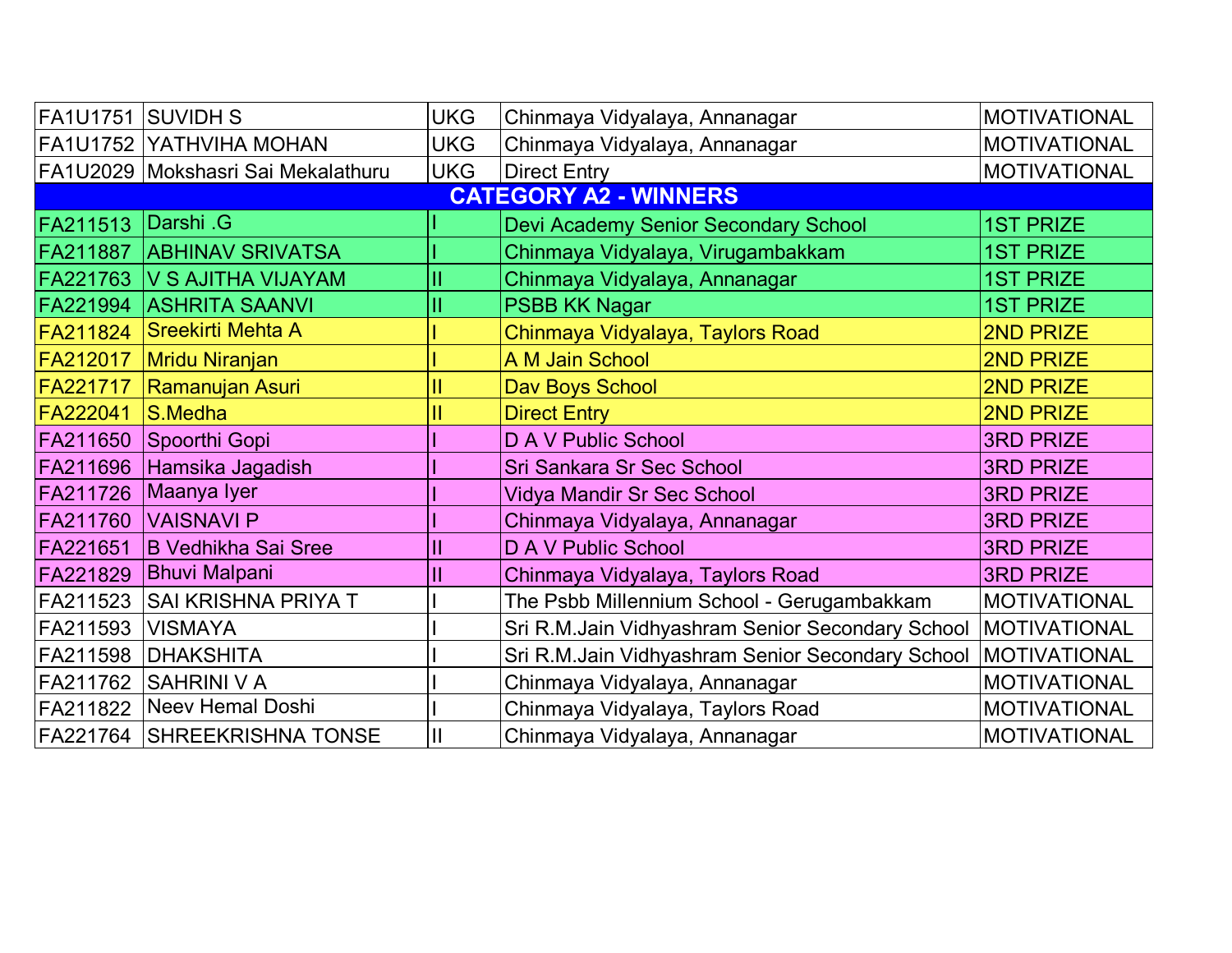| FA221891                     | <b>ISHAAN PAI</b>           | $\mathsf{II}$  | Chinmaya Vidyalaya, Virugambakkam                        | <b>MOTIVATIONAL</b> |  |
|------------------------------|-----------------------------|----------------|----------------------------------------------------------|---------------------|--|
|                              | FA221892   VISALAKSHI       | $\mathsf{I}$   | Chinmaya Vidyalaya, Virugambakkam                        | <b>MOTIVATIONAL</b> |  |
|                              |                             |                | <b>CATEGORY B1 - WINNERS</b>                             |                     |  |
| FB131769                     | <b>AADYA VENKATESH</b>      | Ш              | Chinmaya Vidyalaya, Annanagar                            | <b>1ST PRIZE</b>    |  |
| FB132047                     | Maya Karthikeyan            | III            | <b>Direct Entry</b>                                      | <b>1ST PRIZE</b>    |  |
|                              | FB141969 Sruthy Sivakumar   | IV             | Vgn Chinmaya Vidyalaya, Avadi                            | <b>1ST PRIZE</b>    |  |
|                              | FB141989 GARURAV V          | $\overline{N}$ | <b>PSBB T Nagar</b>                                      | <b>1ST PRIZE</b>    |  |
|                              | FB131718   M.H. SAI VAIBHAV | Ш              | Dav Boys School                                          | 2ND PRIZE           |  |
| FB131837                     | <b>Advaith</b>              | III            | Chinmaya Vidyalaya, Taylors Road                         | 2ND PRIZE           |  |
|                              | FB131899   VIBHAVH KUMAR    | III            | Chinmaya Vidyalaya, Virugambakkam                        | 2ND PRIZE           |  |
| FB132046 Mahathi             |                             | Ш              | <b>Direct Entry</b>                                      | 2ND PRIZE           |  |
|                              | FB141699 Madhav Vignesh     | $\overline{N}$ | <b>Sri Sankara Sr Sec School</b>                         | 2ND PRIZE           |  |
| FB141997                     | <b>Omkar Sundarkumar</b>    | IV             | <b>PSBB KK Nagar</b>                                     | 2ND PRIZE           |  |
| FB131659                     | <b>V</b> Laksha             | III            | Smt. Ramkuwar Devi Fomra Vivekananda Vidyalaya           | <b>3RD PRIZE</b>    |  |
|                              | FB131896 ANIRUDH V          | III            | Chinmaya Vidyalaya, Virugambakkam                        | <b>3RD PRIZE</b>    |  |
|                              | FB141710   MAHATHI PRABHU   | IV             | Dav Girls & Primary School                               | <b>3RD PRIZE</b>    |  |
|                              | FB141905   MEENAKSHIS       | IV             | Chinmaya Vidyalaya, Virugambakkam                        | <b>3RD PRIZE</b>    |  |
| FB131607                     | <b>B.VASUDHA</b>            | Ш              | Sri R.M.Jain Vidhyashram Senior Secondary School         | <b>MOTIVATIONAL</b> |  |
| FB131689                     | Jyothiradithya R            | III            | Padma Seshadri Bala Bhavan, Siruseri                     | <b>MOTIVATIONAL</b> |  |
| FB132043                     | Aarav Kishore               | Ш              | <b>Direct Entry</b>                                      | <b>MOTIVATIONAL</b> |  |
|                              | FB141996  L. V. Nithyashree | IV             | PSBB KK Nagar                                            | <b>MOTIVATIONAL</b> |  |
| FB142054                     | Sharadha T                  | IV             | <b>Direct Entry</b>                                      | <b>MOTIVATIONAL</b> |  |
| <b>CATEGORY B2 - WINNERS</b> |                             |                |                                                          |                     |  |
| FB251661                     | Keshavapriya                | İV             | Smt. Ramkuwar Devi Fomra Vivekananda Vidyalaya 1ST PRIZE |                     |  |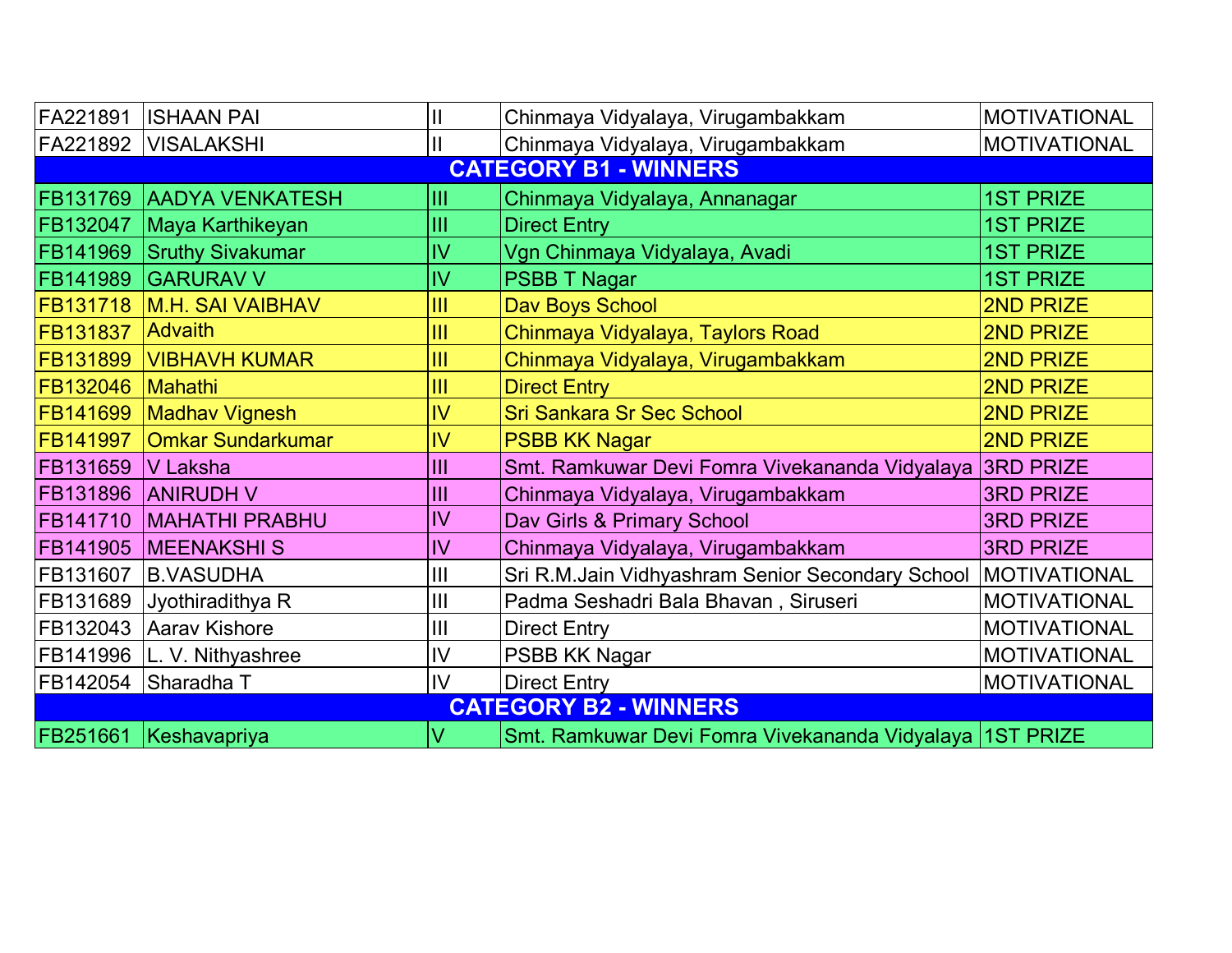|                              | FB252059 G.Ashmitha           | $\vee$ | <b>Direct Entry</b>                              | <b>1ST PRIZE</b>    |  |  |
|------------------------------|-------------------------------|--------|--------------------------------------------------|---------------------|--|--|
|                              | FB261998 Nethra Mani Iyer     | VI     | <b>PSBB KK Nagar</b>                             | <b>1ST PRIZE</b>    |  |  |
|                              | FB262068 S.PADMESVAR          | VI     | <b>Direct Entry</b>                              | <b>1ST PRIZE</b>    |  |  |
| <b>FB251972 Satvik G</b>     |                               | V      | Vgn Chinmaya Vidyalaya, Avadi                    | 2ND PRIZE           |  |  |
| FB251975                     | Tharika M K                   | $\vee$ | Vgn Chinmaya Vidyalaya, Avadi                    | 2ND PRIZE           |  |  |
|                              | FB261918 ANISH RANJITH        | VI     | Chinmaya Vidyalaya, Virugambakkam                | 2ND PRIZE           |  |  |
|                              | FB262012 S MADHUVANTHI        | VI     | Hindu Sr Sec School, Adyar                       | 2ND PRIZE           |  |  |
|                              | FB251691 Shraddha.B           | V      | Padma Seshadri Bala Bhavan, Siruseri             | <b>3RD PRIZE</b>    |  |  |
| FB251847                     | <b>SKANDA</b>                 | V      | Chinmaya Vidyalaya, Taylors Road                 | <b>3RD PRIZE</b>    |  |  |
| FB252021                     | H Ragavan                     | V      | A M Jain School                                  | <b>3RD PRIZE</b>    |  |  |
| FB261527                     | <b>PRASANNA GOWTHAM</b>       | VI     | The Psbb Millennium School - Gerugambakkam       | <b>3RD PRIZE</b>    |  |  |
|                              | FB262063 A.C.Siddheshwar      | VI     | <b>Direct Entry</b>                              | <b>3RD PRIZE</b>    |  |  |
|                              | FB251781  TEJOMAYI B          | V      | Chinmaya Vidyalaya, Annanagar                    | <b>MOTIVATIONAL</b> |  |  |
|                              | FB261653   Vibha Ashwin       | VI     | D A V Public School                              | <b>MOTIVATIONAL</b> |  |  |
|                              | FB261916 YASHASWINI RAO       | VI     | Chinmaya Vidyalaya, Virugambakkam                | <b>MOTIVATIONAL</b> |  |  |
| FB262022   R Rohit           |                               | VI     | A M Jain School                                  | <b>MOTIVATIONAL</b> |  |  |
|                              | FB262067   Pranav Karthikeyan | VI     | <b>Direct Entry</b>                              | <b>MOTIVATIONAL</b> |  |  |
| <b>CATEGORY C1 - WINNERS</b> |                               |        |                                                  |                     |  |  |
| FC171737                     | Sai Srivardhan R              | VII    | <b>National Public School</b>                    | <b>1ST PRIZE</b>    |  |  |
|                              | FC171860   N Krishna Mithran  | VII    | Chinmaya Vidyalaya, Taylors Road                 | <b>1ST PRIZE</b>    |  |  |
|                              | FC171638 KAVIYA PRIYA         | VII    | Sri R.M.Jain Vidhyashram Senior Secondary School | <b>2ND PRIZE</b>    |  |  |
| FC172023 S Varsha            |                               | VII    | A M Jain School                                  | 2ND PRIZE           |  |  |
|                              | FC171575 CHINMAYI SARAVANA    | VII    | B V Bhavans Rajaji Vidyashram                    | <b>3RD PRIZE</b>    |  |  |
|                              | FC172070   P. Aadarsh         | VII    | <b>Direct Entry</b>                              | <b>3RD PRIZE</b>    |  |  |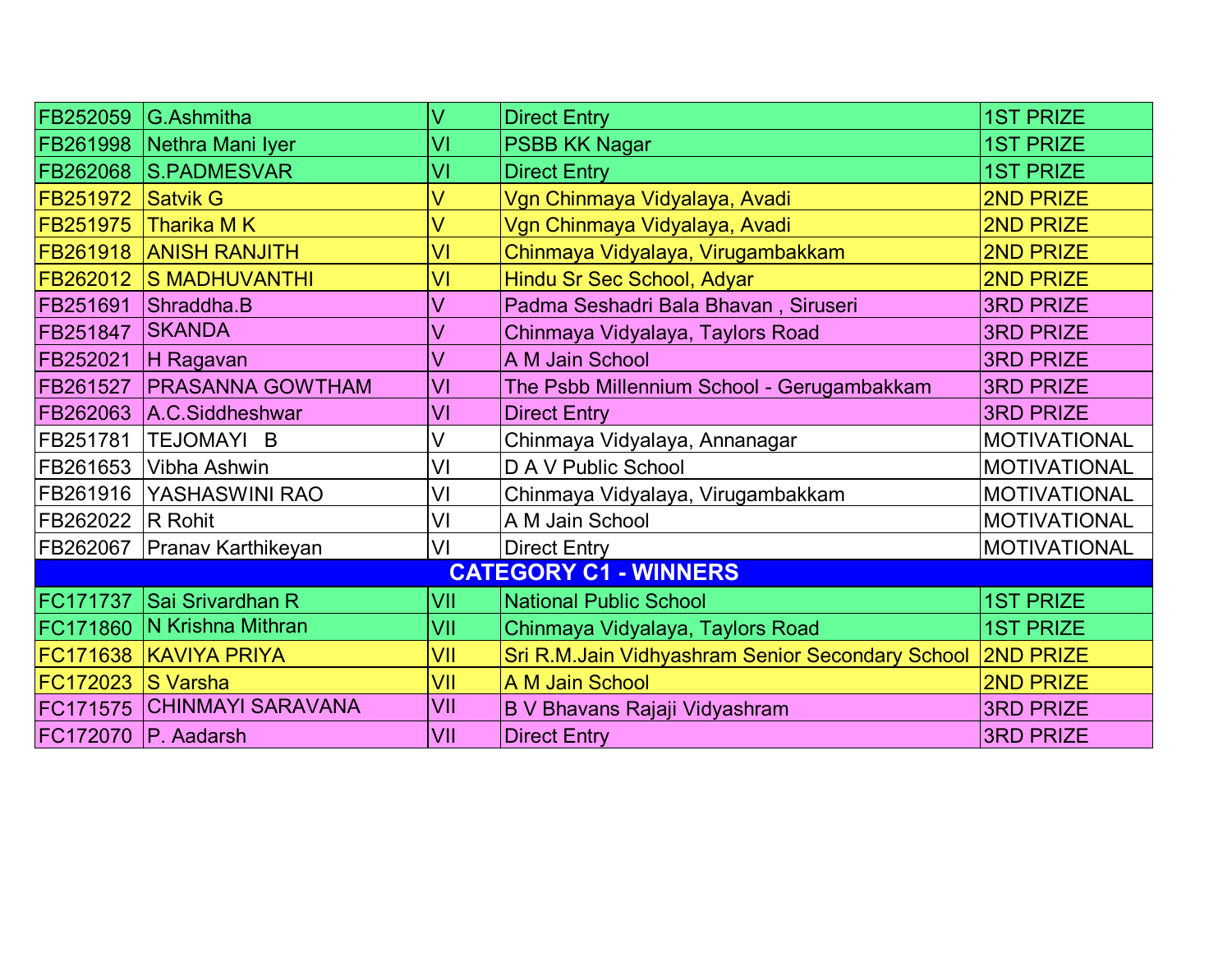| FC171577                     | HARSHITHA SATHYAKUMAR      | VII  | B V Bhavans Rajaji Vidyashram                    | <b>MOTIVATIONAL</b> |
|------------------------------|----------------------------|------|--------------------------------------------------|---------------------|
|                              | FC171702   Madhur Nayak    | VII  | Sri Sankara Sr Sec School                        | <b>MOTIVATIONAL</b> |
| FC171858                     | S Mythrayee                | VII  | Chinmaya Vidyalaya, Taylors Road                 | <b>MOTIVATIONAL</b> |
| FC171922                     | <b>DISHA KALYAN T K</b>    | VII  | Chinmaya Vidyalaya, Virugambakkam                | <b>MOTIVATIONAL</b> |
| FC172071                     | V.Dhriti                   | VII  | <b>Direct Entry</b>                              | <b>MOTIVATIONAL</b> |
|                              |                            |      | <b>CATEGORY C2 - WINNERS</b>                     |                     |
|                              | FC281713 S. SHAMMBAVI      | VIII | Dav Girls & Primary School                       | <b>1ST PRIZE</b>    |
| FC281865                     | <b>S</b> Yazhini           | VIII | Chinmaya Vidyalaya, Taylors Road                 | <b>1ST PRIZE</b>    |
| FC281678                     | R Sai Gomathi              | VIII | <b>Rudrappasamy School</b>                       | <b>2ND PRIZE</b>    |
| FC281793                     | <b>SAHANA G</b>            | VIII | Chinmaya Vidyalaya, Annanagar                    | 2ND PRIZE           |
|                              | FC281537   Priya Sakthi E  | VIII | Skns Pmc Vivekananda Vidyalaya Junior College    | <b>3RD PRIZE</b>    |
| FC281579                     | <b>TANUSHA.V</b>           | VIII | <b>B V Bhavans Rajaji Vidyashram</b>             | <b>3RD PRIZE</b>    |
| FC281722                     | Sushane D M                | VIII | Dav Boys School                                  | <b>3RD PRIZE</b>    |
| FC281792                     | <b>JAGATHI S</b>           | VIII | Chinmaya Vidyalaya, Annanagar                    | <b>3RD PRIZE</b>    |
| FC281866                     | Kavya Dharshini.K          | VIII | Chinmaya Vidyalaya, Taylors Road                 | <b>3RD PRIZE</b>    |
| FC281580                     | PRATEEKSHA ANURAG          | VIII | B V Bhavans Rajaji Vidyashram                    | <b>MOTIVATIONAL</b> |
| FC281581                     | <b>SRIVIDHYA.S</b>         | VIII | B V Bhavans Rajaji Vidyashram                    | <b>MOTIVATIONAL</b> |
| FC281640                     | <b>V.KRISHNA</b>           | VIII | Sri R.M.Jain Vidhyashram Senior Secondary School | MOTIVATIONAL        |
| FC281662                     | Gayathri Ashwin            | VIII | Smt. Ramkuwar Devi Fomra Vivekananda Vidyalaya   | <b>MOTIVATIONAL</b> |
| FC281734                     | Satvik Sudarshan           | VIII | Vidya Mandir Sr Sec School                       | <b>MOTIVATIONAL</b> |
| FC281927                     | <b>AMRITA ASHOK</b>        | VIII | Chinmaya Vidyalaya, Virugambakkam                | <b>MOTIVATIONAL</b> |
| <b>CATEGORY D1 - WINNERS</b> |                            |      |                                                  |                     |
|                              | FD191714   Medhashree G    | IX   | Dav Girls & Primary School                       | <b>1ST PRIZE</b>    |
|                              | FD191738 Anagha Narasimhan | IX   | <b>National Public School</b>                    | <b>1ST PRIZE</b>    |